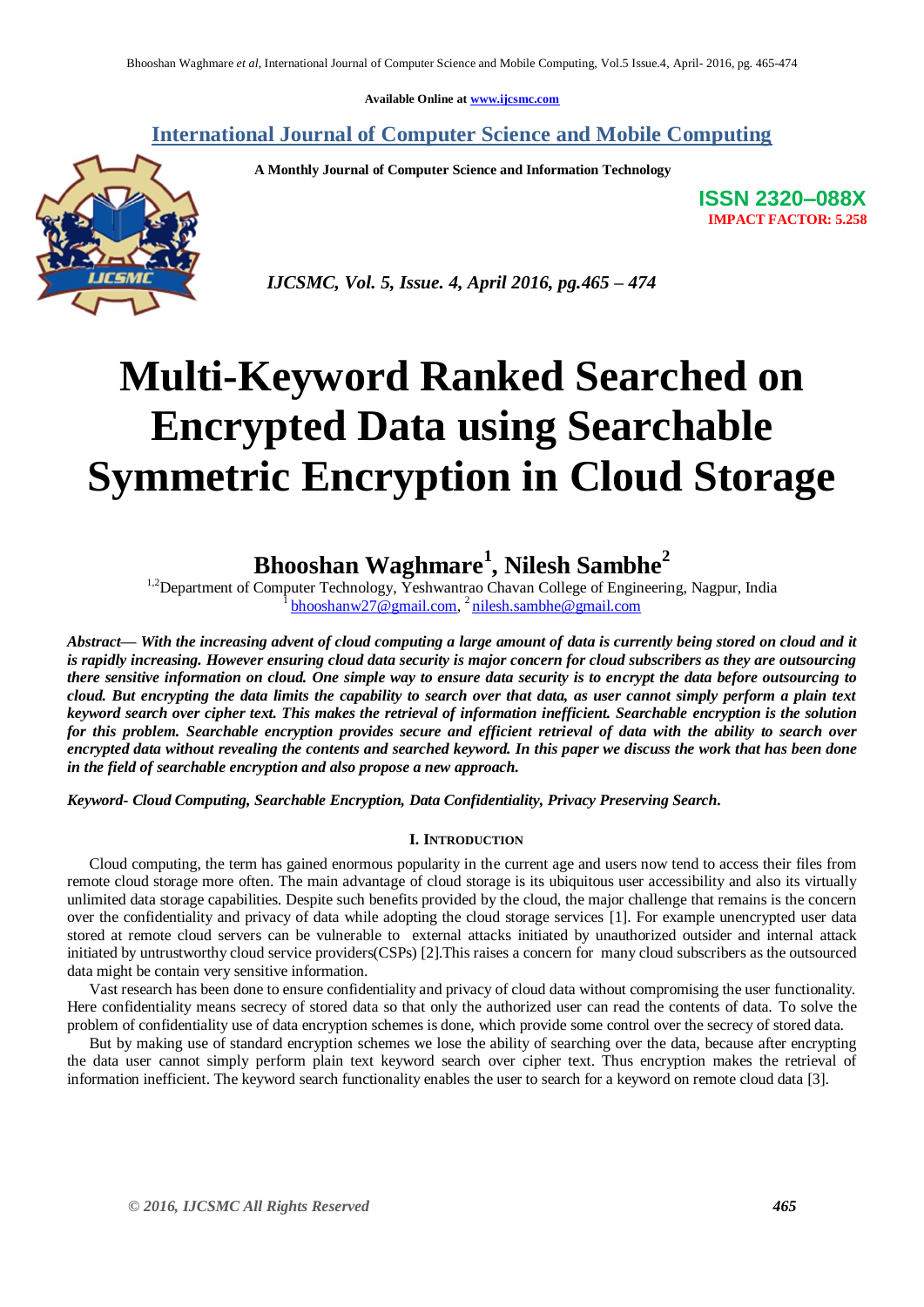Consider an application that uses cloud to store user's data. Here user can use traditional encryption scheme for confidentiality of contents. The natural way for retrieving encrypted contents for certain keyword would require user to download all the data, and then decrypt it and perform search on the local machine. However this solution is not feasible from a practical point of view, as user needs to download all the contents rather than the contents containing the searched keyword. For example consider user's data is of 1GB but only 1MB of data from that is related to search keyword, which is inefficient. Another way is to store plaintext keyword index on cloud server and use it while searching or retrieving data. But this way the keywords are known to server which is not expected. Thus to provide to secure and efficient retrieval of data, we need to ensure that the contents and keywords are not revealed while performing search over encrypted data. The technique which provides this feature is called as searchable encryption (SE).

In this paper we are first going to study what is searchable encryption, then we will study what work has been carried out in this field by various researchers. After that we will propose our technique using searchable encryption and finally the conclusion.

#### **II. SEARCHABLE ENCRYPTION**

Searchable encryption (SE) enables the users to generate a search token from the searched keyword in such way that given a token, the cloud server can retrieve the encrypted contents containing the searched keyword. Basically, the search token represents an encrypted query over the encrypted data and can be generated only by users with the appropriate secret key.

Figure 1 shows the basic architecture and working principle of a searchable encryption scheme. The architecture comprises mainly four entities: data owner, data user, cloud service provider and key generator. A brief description of the entities and their operations are given below,

1. Data owner

The data owner is the entity which generates and encrypts the data and uploads them to the cloud server. It can be either an organization or an individual. To use the service, the data owner uses its application which consists of a data processor for uploading new contents to the cloud. It encrypts the data and metadata with a cryptographic scheme that enables searching capability.

#### 2. Data user

This entity is also a subscriber to the cloud storage which sends encrypted queries to the cloud service provider to search for a specific encrypted data. There may be more than one data user in the system and in some scenario, the data owner and the data user might be the same entity.

3. Cloud service provider

This entity provides the data storage and retrieval service to the subscribers. The cloud service provider consists of cloud data server and cloud service manager. The first entity is used to store the outsourced encrypted data whereas the latter one is used for data management in the cloud. Upon receiving the encrypted search queries from the data user, the cloud service provider tests on the encrypted queries and encrypted metadata in the cloud storage. The encrypted data that satisfies the search criteria is retrieved and sent back to the data owner upon completion of the test. The cloud service provider should not learn any information from the operation.

4. Key generator

This entity is considered to be a trusted third party which is responsible for the generation and management of the encryption/decryption keys. User specific keys are generated and distributed during the setup of the system.



Fig 1. Searchable Encryption Architecture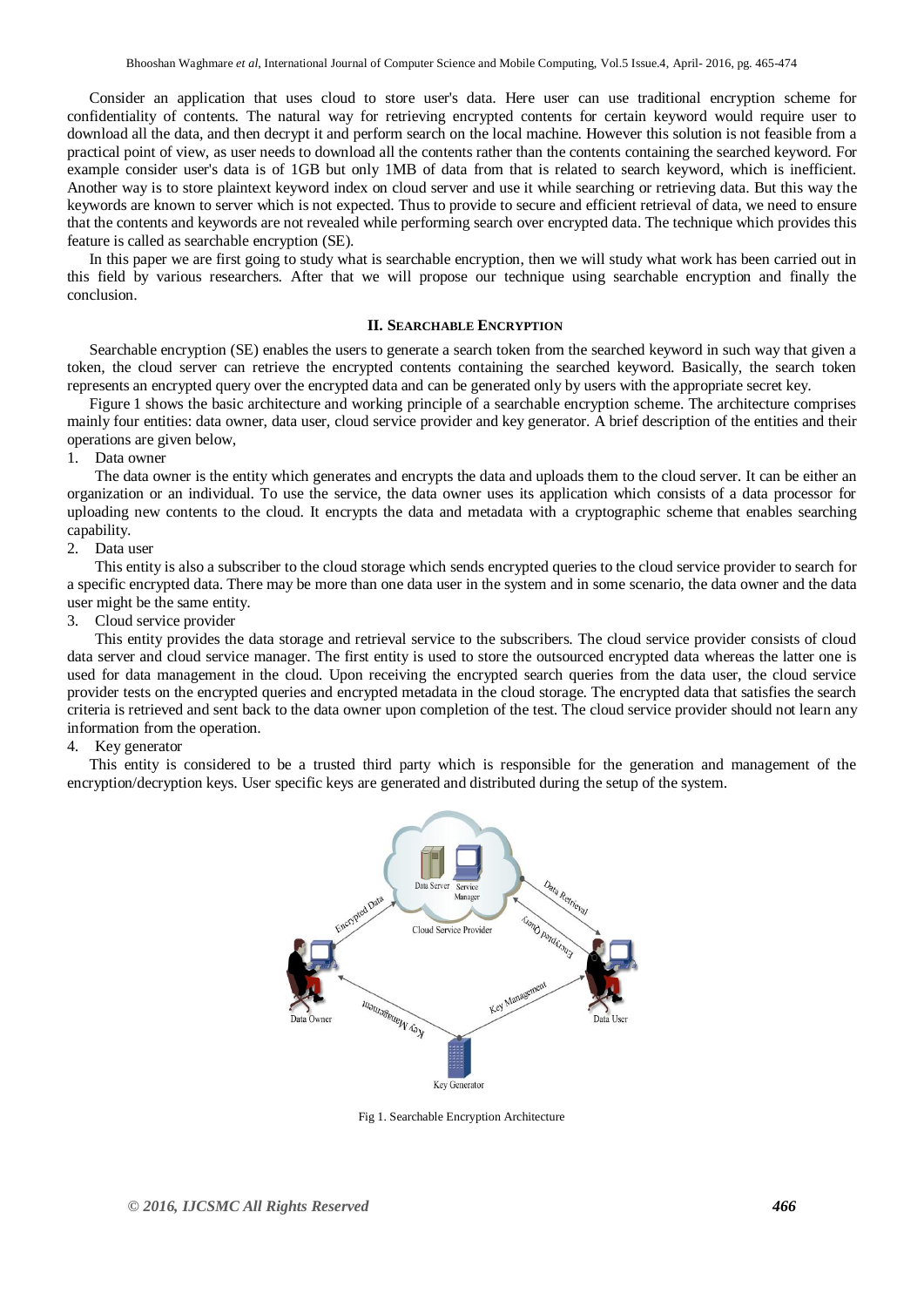Bhooshan Waghmare *et al*, International Journal of Computer Science and Mobile Computing, Vol.5 Issue.4, April- 2016, pg. 465-474

#### *A. Security Requirements*

In general, the following requirements should be satisfied when constructing a searchable encryption scheme:

- 1. Retrieved data: Server should not be able to distinguish between documents and determine search contents.
- 2. Search query: Server should not learn anything about the keyword being searched for. Given a token, the server can retrieve nothing other than pointers to the encrypted content that contains the keyword.
- 3. Query generation: Server should not be able to generate a coded query. The query can be generated by only those users with the relevant secret key.
- 4. Search query outcome: Server should not learn anything about the contents of the search outcome.
- 5. Access patterns: Server should not learn about the sequences and frequency of documents accessed by the user.
- 6. Query patterns: Server should not learn whether two tokens were intended for the same query.

#### *B. Design Approaches*

Searchable encryption scheme can be built using either a non-keyword based approach or an index/keyword based approach. In the non-keyword based approach, the scheme scans the entire document word by word to find out the word W of interest. This provides the functionality to search any words in the document. However, it takes a long search time for a large number of document set. On the other hand, index/keyword based solution builds up an index, for each word W of interest and lists out the corresponding documents that contain W. This provides a faster search operation when the document set is large. However, storing and updating the index can be an overhead [3].

From the viewpoint of cryptographic algorithm selection, the SE scheme can mainly be modeled using either asymmetric/public key or symmetric/secret key setting. In the following, we briefly discuss the difference between these two settings.

#### *1. Asymmetric Searchable Encryption (ASE)*

In this setting, a user encrypts the data using asymmetric/public key encryption schemes (e.g. RSA) before outsourcing it to the cloud server. This setting is appropriate for a scenario where the user searching over the data is different from the user who generates it. For example, multiple users can use the public key of a certain user to encrypt and upload the data, however; only the owner with the corresponding private key can generate the search token and therefore can perform a search over the encrypted data. The main advantage of ASE is its functionality whereas the drawback is inefficiency. ASE schemes can be used in a larger number of settings since the reader and writer can be different for this case. On the other hand, all known ASE schemes require the evaluation of pairings on elliptic curves which is a relatively slow and costly operation compared to the hash functions or block ciphers [1].

#### *2. Symmetric Searchable Encryption (SSE)*

In this setting, a user encrypts the data using symmetric/private key encryption schemes (e.g. AES) before outsourcing it to the cloud server. This setting is appropriate when the user that searches over the data is also the one who generates it. The main advantage of this setting is the efficiency, but it lacks of functionality as it can only be used for a single user scenario. Moreover, most of the SSE schemes leaks the access patterns. The encryption is efficient because most SSE schemes are based on symmetric primitives like block-ciphers and pseudo-random functions and requires very less computational overhead. The SSE scheme was first proposed by Song et al. [8] which provides techniques for remote searching over encrypted data using symmetric key primitives. Later, security notions of SSE schemes were revisited and stronger security definitions were provided by Goh [4], Chang et al. [9] and Curtmola et al. [10].

#### **III. RELATED WORK**

In this section we discuss a brief summary of related work dealing with searchable encryption schemes. The first searchable encryption scheme based on public key algorithm was proposed by Boneh et al. [5]. This is known as the PEKS scheme which uses the public key of a user to encrypt and store the data in the server, and allows an authorized user with the private key to search and decrypt the corresponding content. This is a keyword based scheme ensuring faster search functionality; however, limiting the search capability. Also, the scheme is computationally expensive and it reveals the user access pattern. An extension of the PEKS scheme was proposed by Liu et al. [6]. This also uses the public key primitive to support the keyword searching on encrypted data. This scheme allows the cloud service provider to participate in the partial decipherment and claims to have reduced computational overhead on the client due to this partial decipherment.

Another variant of the PEKS scheme called iPEKS was proposed by Tseng et al. [7]. This scheme aims to accelerate the search time by looking into the previously searched keywords. For this, the cloud service provider caches the previously searched keywords to avoid the search on all the stored ciphertexts. However, this comes with the tradeoff of large storage overhead.

The first searchable encryption scheme based on symmetric key primitive was proposed by Song et al. [8]. This provides a non-keyword based solution. However, this scheme can search for only fixed length words and also the search time is linear in document size, since it needs to scan the whole document to complete the search. The scheme is too slow when searching for a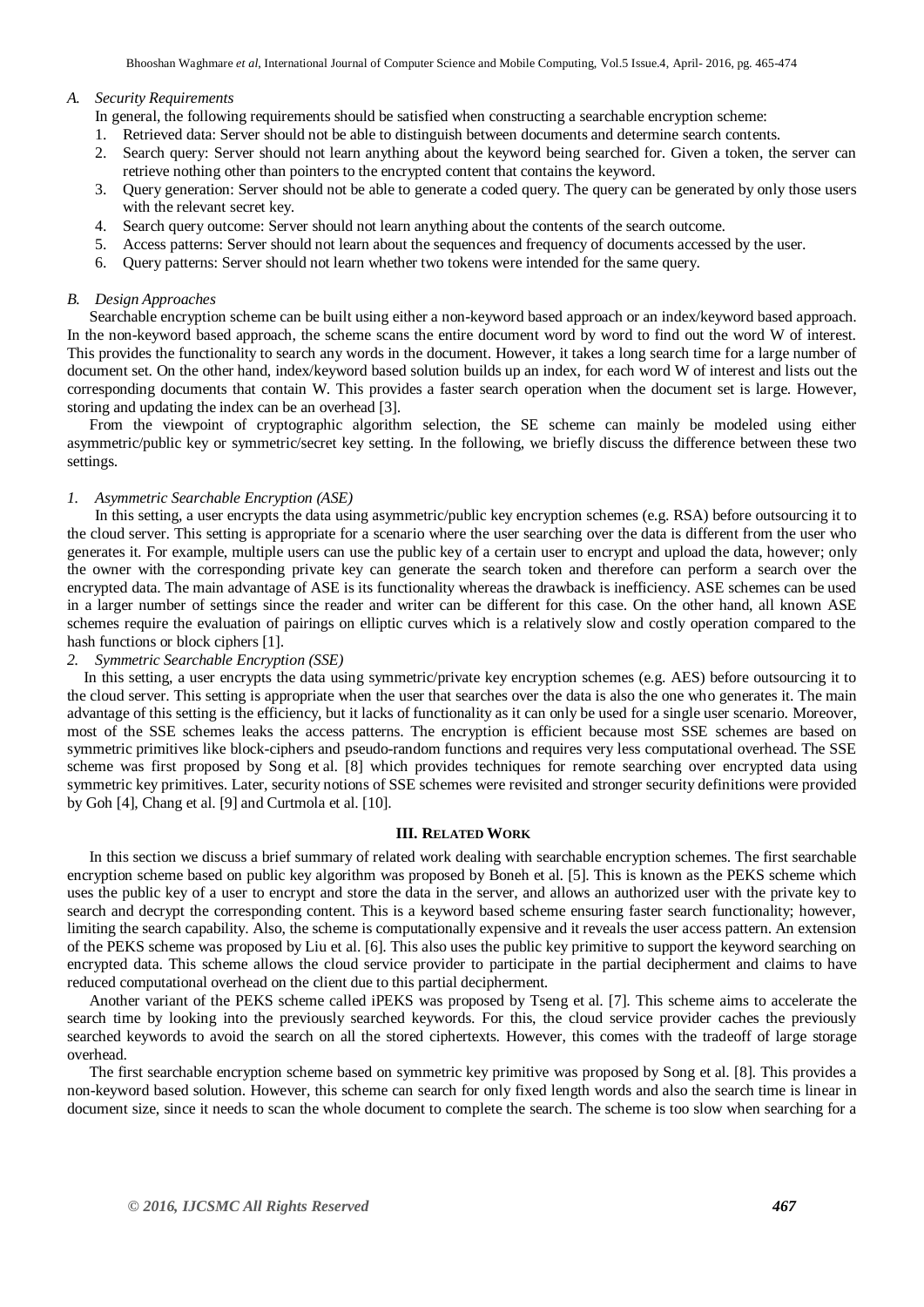large number of documents. Goh [4] addresses some of the issues of the above scheme by introducing the concept of a secure index. This scheme generates a search index which can be used to locate the encrypted content. Later, the security notions of searchable symmetric encryption were revisited and stronger security definitions were provided by Curtmola et al. [10]. This is a very simple scheme based on keyword indexing approach.

Besides these there are some other researchers who have addressed the problem of Searchable Encryption. We will now discuss them one by one. Mikhail Strizhov [11] have introduced three schemes to carry search on encrypted data, the first is a basic scheme which provides provable secrecy, the second scheme provides controlled searching and finally third scheme provides hidden searches. Also a fourth scheme is also mentioned to remove some inadequacy in the third and second scheme. Besides these scheme other practical consideration to implement searching on encrypted data are also discussed.

Jian Li et al [12] have developed a new architecture, TEES as an initial attempt to create a traffic and energy efficient encrypted keyword search tool over mobile cloud storages. They have started with the introduction of a basic scheme and then compared to previous encrypted search tools for cloud computing and showed their inefficiency in a mobile cloud context. Then they developed an efficient implementation to achieve an encrypted search in a mobile cloud. The security study of TEES showed that it is secure enough for mobile cloud computing, while a series of experiments highlighted its efficiency. TEES is slightly more time and energy consuming than keyword search over plain-text, but at the same time it saves significant energy compared to traditional strategies featuring a similar security level. Thus time and energy should be reduced and also multikeyword searching feature should be also implemented in TEES.

Baojiang Cui et al [13] have proposed the concept of key-aggregate searchable encryption (KASE) and construct a concrete KASE scheme. In a KASE scheme, the owner only needs to distribute a single key to a user when sharing lots of documents with the user, and the user only needs to submit a single trapdoor when he queries over all documents shared by the same owner. However, if a user wants to query over documents shared by multiple owners, he must generate multiple trapdoors to the cloud. However this approach generates a lot of trapdoors which is not efficient and hence work should be done to reduce the number of trapdoors. Also KASE scheme cannot be applied on federated clouds.

#### **IV. PROPOSED WORK**

Currently developed techniques for searchable encryption focus on single keyword search and provide search functionality which is limited to the owner of the data that is being searched. Also with the use of symmetric and asymmetric encryption techniques there are various problems arising, concerning the security of data stored on cloud and also about the access control. Thus a system should be developed which can be able to search the data stored in encrypted form by multiple users.

The proposed system will enable multiple users belonging to same group to perform multi-keyword search on the data shared in same group. To achieve this symmetric encryption scheme is proposed which will encrypt the data before outsourcing it to cloud. For this cryptographic server (CS), a secured entity is proposed which will be residing in the cloud. The CS is responsible for security operations, such as key management, encryption, decryption, the management of the Access Control List (ACL) for providing confidentiality, and secure data forwarding among the group. ACL is used by CS to manage access rights.

In the proposed system, index of keywords is created for the documents which are going to be outsourced on cloud. The keywords which are stored in the index are encrypted using the same key by which the data is encrypted. Thus when a user submits the query, it is also encrypted with the same key and then it is searched in the index created for each document. If the match is found the user is returned with the relevant set of documents.

When multiple documents are matching the search query then the documents are ranked based on their relevancy. For calculating the relevancy we are going to first find term frequency (tf) and document frequency (df).Term frequency is number of times a given term appear in that document, whereas document frequency is number of documents that contains the given term. In information retrieval system tf-idf weighting is calculated for each document with respect to the query which is called as the score of that document, and based on these scores the documents are ranked. Document is then decrypted before retrieving it to the user. Before searching the index the CS checks the ACL for user's access rights. This is a simple theory proposed with the use of Searchable Symmetric Encryption for searching over encrypted data which uses index mechanism. The proposed theory will full fill all the security requirements discussed in Section II.

#### **V. IMPLEMENTATION DETAILS**

#### A. Architecture of SSE

In SSE a user encrypts the data using symmetric/private key encryption schemes (e.g. AES) before outsourcing it to the cloud server. Figure shows the architecture of SSE. SSE is mostly suitable where the user who is outsourcing the file is searching those files. But in the proposed architecture we are going to SSE scheme where there are multiple users. For this the SSE is divided into three entities: the user, cryptographic server and finally the cloud service provider (CSP).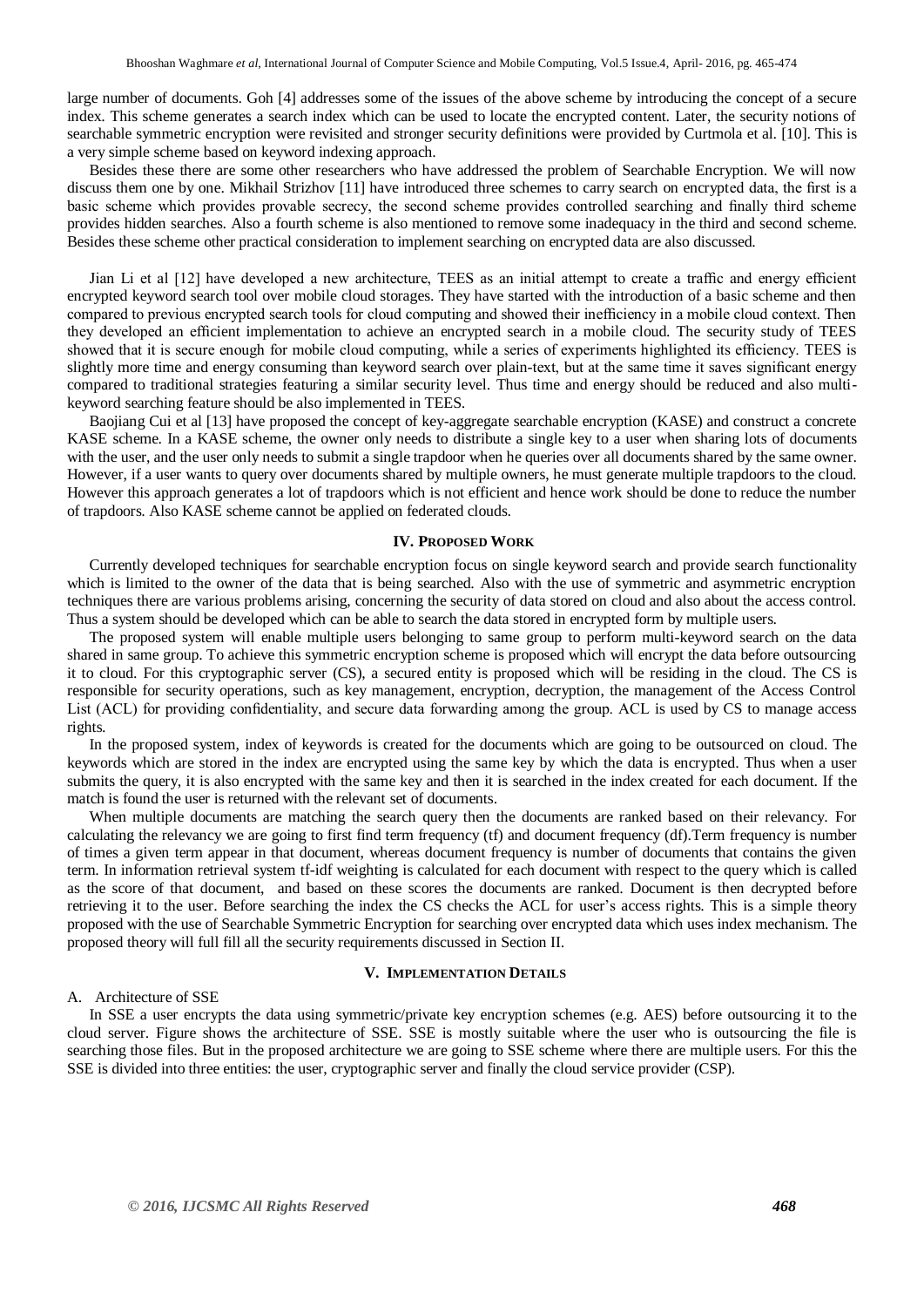#### *User*

In this scheme user can be a data owner or the individual who is searching over the encrypted data. It is not necessary that the owner of the document can only search the documents, other users whom the data owner have shared the files can also search over those shared documents. For sharing the files among other users the data owner need to create a group and share the files into the group.



Fig 2. Architecture of SSE

#### *Cryptographic Server (CS)*

Cryptographic Server (CS) is a third party server which is a mediator between user and CSP. No request from user goes directly to CSP; it always goes to CS. CS then checks the request, processes it accordingly and serves back the response to the user. Thus we can say that user never communicates with the CSP. CS is a trusted entity in proposed scheme which is responsible for various tasks like:

- i. Registering new user into the system,
- ii. Authenticating the registered user,
- iii. Managing Groups,
- iv. Creating encrypted index of the file to be outsourced,
- v. Encrypting the document being outsourced,
- vi. Sending encrypted index and file to CSP,
- vii. Encrypting the search query,
- viii. Getting the search results from CSP,
- ix. Calculating the score of each document and ranking them,
- x. Sending search results to user,
- xi. Decrypting the file to be downloaded.

#### *Cloud Service Provider (CSP)*

CSP is responsible to storing the encrypted index and encrypted file. Files are directly stored into the space provided by CSP. But to store index we have made use of MongoDB, which is a NoSQL database. MongoDB is very reliable and scalable database and there is no form of overhead even though millions of records are stored in it.

#### *B. Creating Users*

To be able access the system for a user, he/she first need to register into the system. For registering, a new user may have to submit some details like his name, address, email address and password. These details are sent to CS which is stored into a MySQL database. Each user is assigned a unique ID which is also stored in the database. After registering the user can now access the system by providing appropriate credentials which he/she submitted while registering. After logging into the system a session is created and then user can upload, download and search the documents which he/she has outsourced onto the cloud or which are shared with him/her.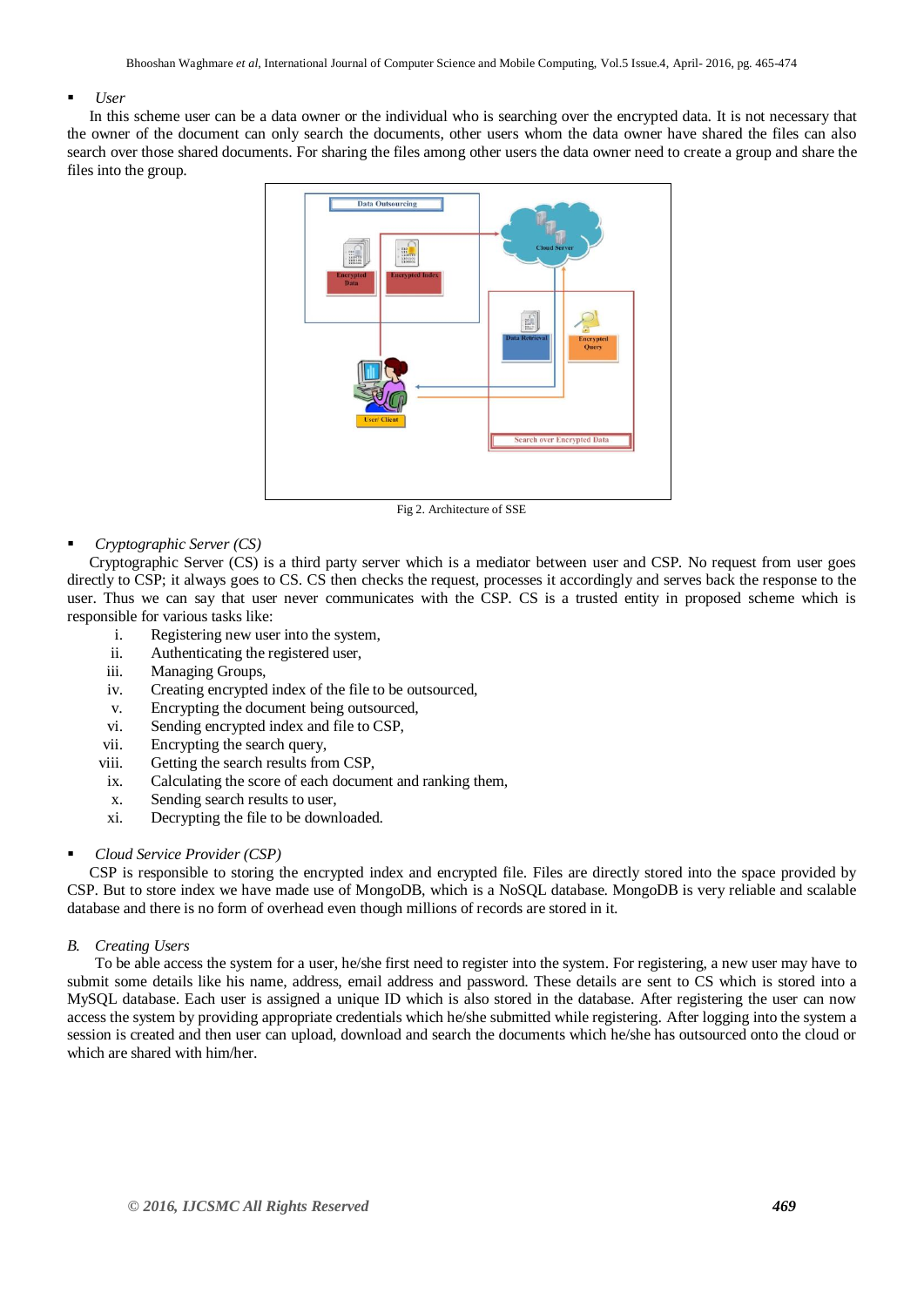#### *C. Group Management*

Once user has registered into the system the files uploaded by him/her are private. If he/she wants to share the file he/she needs to create the group and add other users into it. When a group is created it is stored in MySQL database which is on CS. It contains the details like group name, creator of group, and the list of members. Also every group is given a unique ID which is stored in database. When a group owner adds a new member an invite is sent to the user and when that user accepts the invite the user gets added into the group. Member of a group can leave or group admin can remove the user from the group at any time, after leaving/removing from the group user is no longer accessible to the files which are shared in that group, this feature is called forward access control. Also when a new user is added into the group he cannot access the files which are added before his/her joining, this feature is called backward access control. All the group management functions which we have discussed above are implemented by CS.

#### *D. Uploading a Document*

Figure 3 shows a flowchart which describes the intermediate operations that are performed when user uploads a new document. At first it is checked whether it is a document or not. If it is document then both index and document encryption starts. In index encryption firstly keywords are extracted, and then stopwords are removed. After that frequency of each keyword in that document is analyzed and an encrypted index is created which is stored in MongoDB. In document encryption simply the document contents are encrypted and stored in cloud.



Fig 3 Flowchart for Upload Operation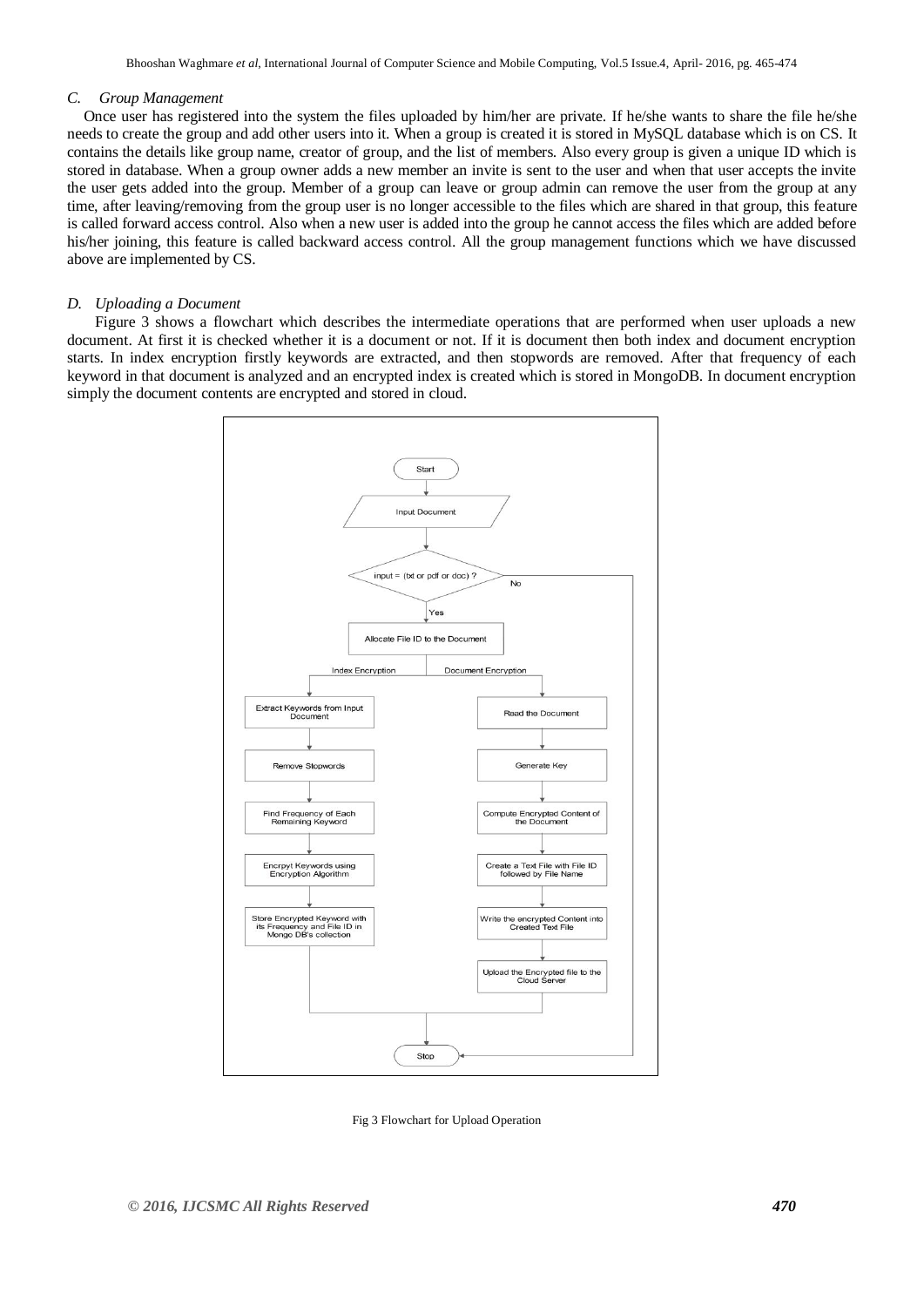#### E. Searching Documents

Figure 4 shows the flow while performing the searching operation. Firstly the stopwords are removed from the query and then it is encrypted. Now the encrypted query terms are matched with the index stored in MongoDB. If the contents are matched then term frequency and document frequency is calculated. From that the score of each document is calculated. And based on the score the results are ranked and served to the user.



Fig 4. Flowchart for Searching Operation

#### **VI. EXPERIMENTAL RESULTS**

#### *Performance Analysis*

To measure the performance of the system a set of 10,000 keywords is used. All the keywords are unique and not repeated. While providing as input these keywords are not submitted one at a time instead they are divided and then submitted so as to measure the variations in the results which are recorded.

Figure 5 the Upload time required. We can see that it takes around 2 msec of time to upload 2,000 keywords, whereas to upload 10,000 keywords it takes 3.8 msec which is very small as compared to 2 msec.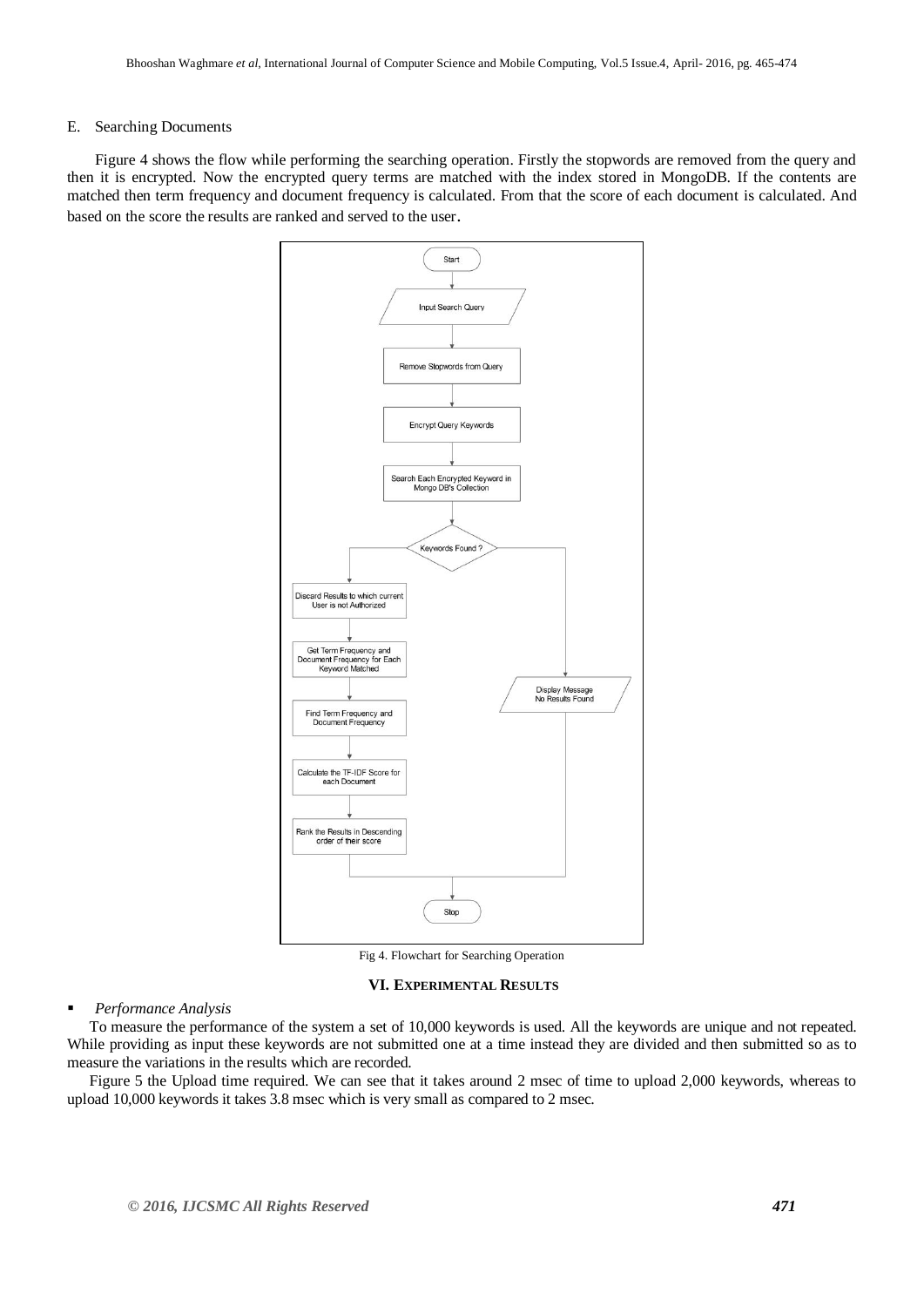Figure 6 shows index creation time which means the time required to extract keywords, find the frequency of each keyword and then encrypt the keyword and then create an index. We can see there is not much difference between time required for creating an index of 2,000 keywords and 10,000 keywords.

Figure 7 shows encryption time required to encrypt the files containing the samples. We can see that the encryption time for files is very less which is very good.



Fig 5. Upload Time



Fig 6. Index Creaation Time



Fig 7. Encryption Time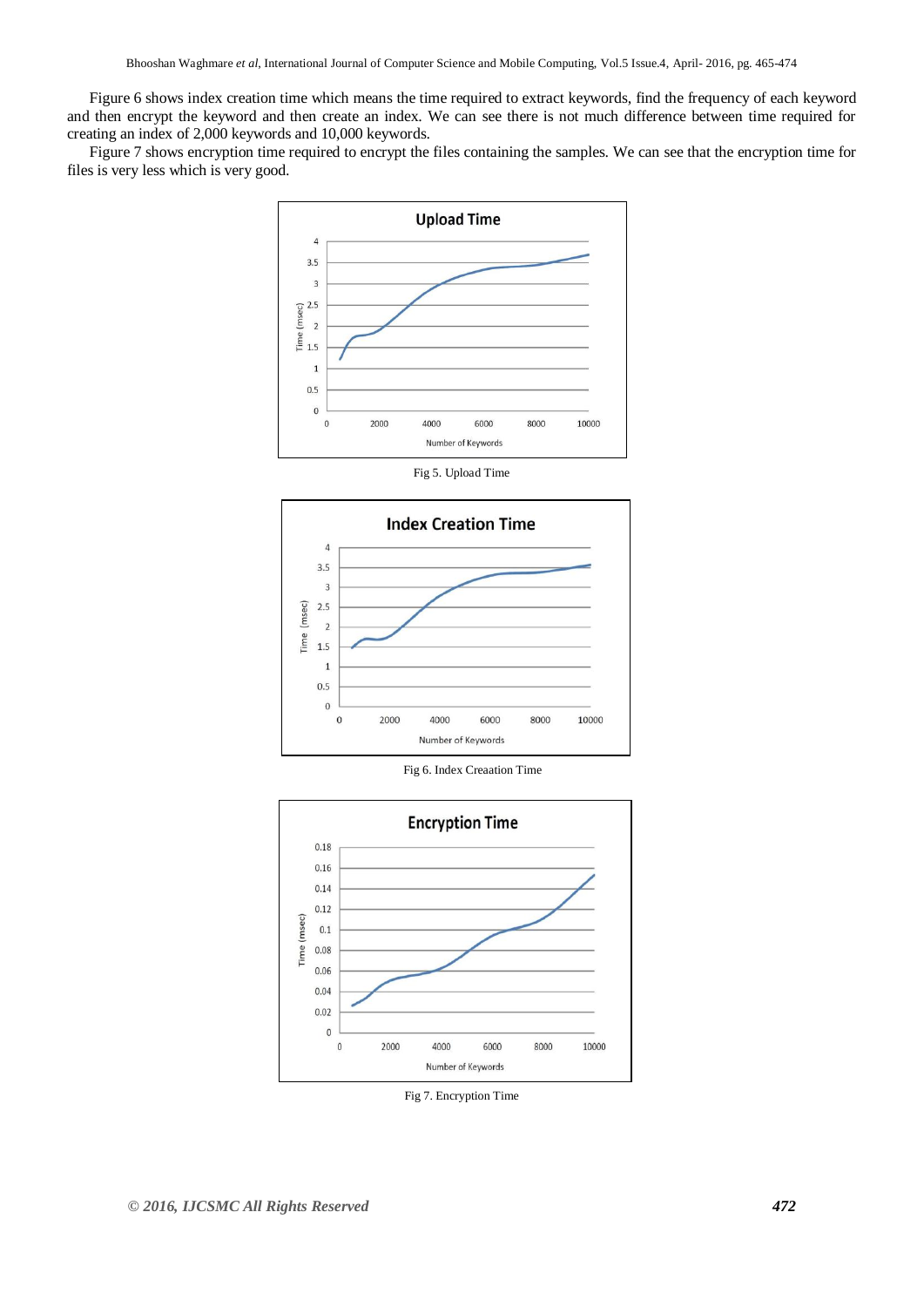Figure 8 shows the searching time required for 2,000 keywords to 10,000 keywords. We can see that the time required is almost same for any range of keywords. Thus we can say that even if the index size grows the searching time will not be affected greatly.



Fig 8. Searching Time

#### **Security Analysis**

For encryption and decryption the proposed scheme uses AES algorithm with the key size of 256 bits. And from the research carried till date there is only way one can break the AES that is by using brute force attack. But practically it is impossible to perform brute force attack because it will require 2200 operations to break the AES algorithm. The largest successful brute force attack carried is against 64 bit key. Thus we can say by making use of AES the contents are secure and data confidentiality is achieved.

All the operations are performed on encrypted contents; hence there can be no leak of information. Also CSP is not able to learn any pattern from search queries because they are also encrypted. And also even if any outsider is able to get access to cloud he/she still cannot use that data, and decrypting that data without key is like impossible thing till current date.

Also the issue of forward and backward access control which was arising while joining and removing the user from the group is also solved by making access control list. Thus finally we can say the proposed system is secure and provides privacy preserving search.

#### Searching Complexity

The search complexity of proposed technique is O(log8192n). We can see that the base of log is 8192 that is because the index is stored in MongoDB, and MongoDB stores the record using B-Tree where the bucket size of B-Tree is 8192. Thus first 8192 records are present on the first level of B-Tree and further records are placed in second level and so on. Thus we can say that the searching time is very fast.

#### **VII.** CONCLUSION

Proposed system uses Searchable Symmetric Encryption (SSE) for searching over encrypted data using secure indexes. The system guarantees to be secure and also provides privacy preserving search. The system uses a third party trusted server called as Cryptographic Server (CS) as a mediator between user and the Cloud Service Provider (CSP). To share the documents among other users the system provides the functionality to create groups and also provides the search functionality over shared documents. The search support multi-keyword query and also generates ranked results based on the score of the documents. The system also deals with the issue of forward and backward access control.

Current system do not support wild card queries, it can used for substring search. Also in current system if user enters wrong keywords in search query unknowingly then no results are shown to user. For such situation the system should be fault tolerant and should correct the search query on its own. Boolean expression based query can be used to get more results and better frame the search query. We left all these features as a future work of the proposed system.